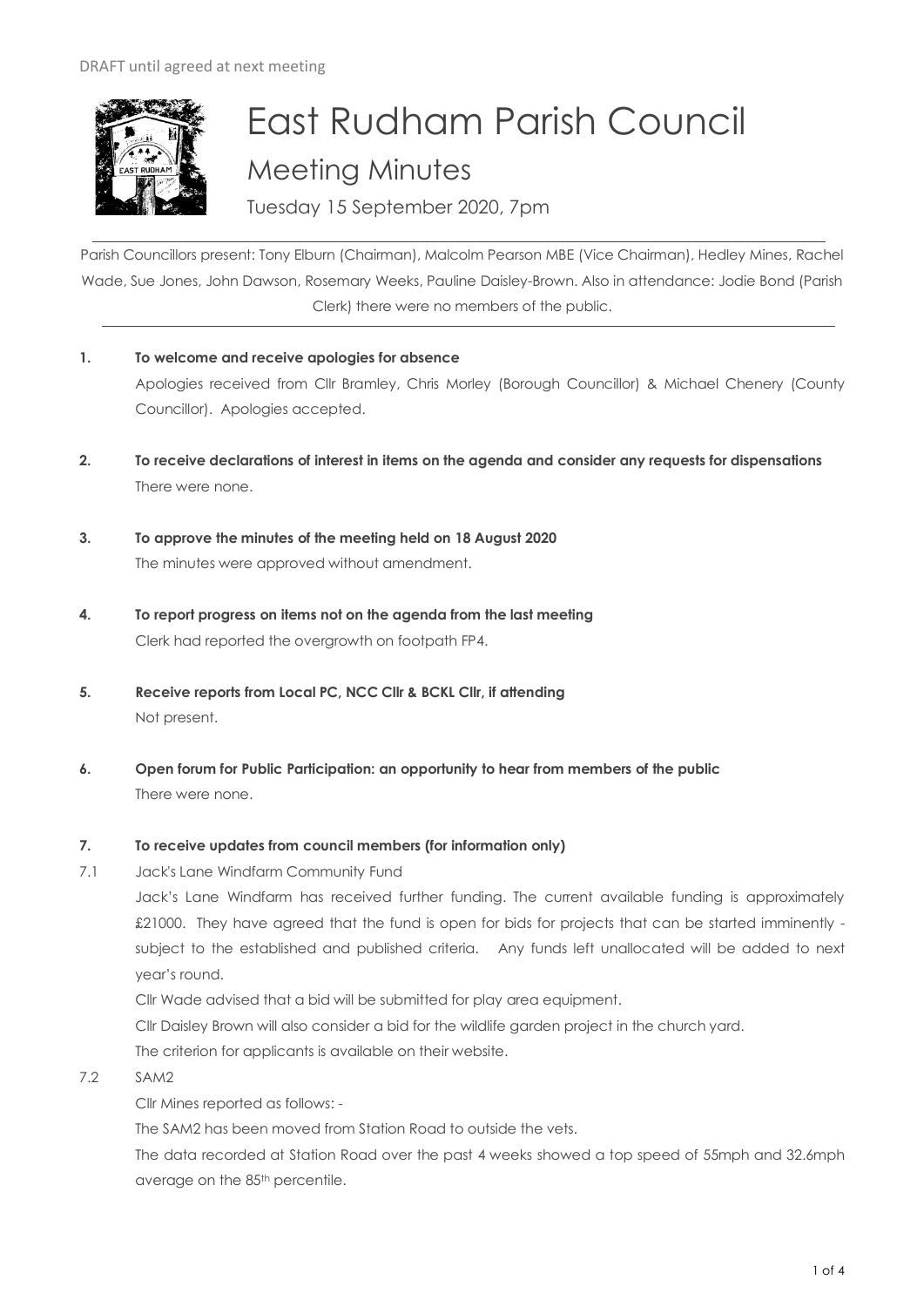It is noticeable that a significant amount of vehicles were slow vehicles (it was assumed this traffic was farm traffic) and part of this data was taken while it was still the school holidays. It will be interesting to see the average speed once the school traffic is back.

Cllr Elburn has asked to check the data from this location against last year, if it was around the same time last year, to see a comparison. Cllr Mines will look into this.

Cllr Mines also suggested installing village gates ways at Bagthorpe Road junction as the verges would be wide enough. This will be considered further.

Clerk to raise suggestions of installing village gateways in West Rudham at the next West Rudham Parish Council meeting.

7.3 Parish Partnership Scheme Project

Following some discussion Cllr Pearson agreed to discuss with Westcotec, what other highways options may be available for consideration. The Parish Council can then consider the options and submit a bid application.

7.4 Village Green Fencing Project

The first main section of fencing has now been completed. Cllr Elburn has submitted a bid to Jacks Windfarm fund to complete the remaining section of fencing agreed.

7.5 Conservation Area in Churchyard

Cllr Daisley Brown has spoken with NWT and has received some information and cutting regimes for consideration for the area to the rear of the church yard. Cllr Daisley Brown has also been in contact with some volunteers who would be pleased to help maintain the wildlife area. Cllr Daisley Brown will produce a plan that will outline the proposed works and circulate to the council.

# **8. Open Spaces & Highways Issues**

There was some discussion following receipt of an email and phone calls from various residents concerning speeding issues.

A by-pass was discussed and ruled out some years ago. Many highways changes will not be considered until there are a minimum number of fatalities. Which is unacceptable but that is the current legislation.

Speed cameras are the responsibility of the Police.

The vehicles that obstruct the view as drivers exit Eye Lane onto A148 are mostly carers that must visit the residents.

Clerk to write to the resident on Broomsthorpe Road to request that the overgrown lavenders are to be cut back off the path as pedestrians are unable to pass safely, especially pushchairs and mobility scooters.

The street light in Eye Lane near to Broomsthorpe Road junction is also overgrown. Clerk to report to landowner and ask for the overgrowth to be cut back.

Clerk to include a notice on the Parish Council website to inform residents 'what visitors can and cannot do' on the Village Green, which is Common Land. This includes information about horses, and vehicles. We may consider installing 'No Horses' signs to be installed on the Village Green.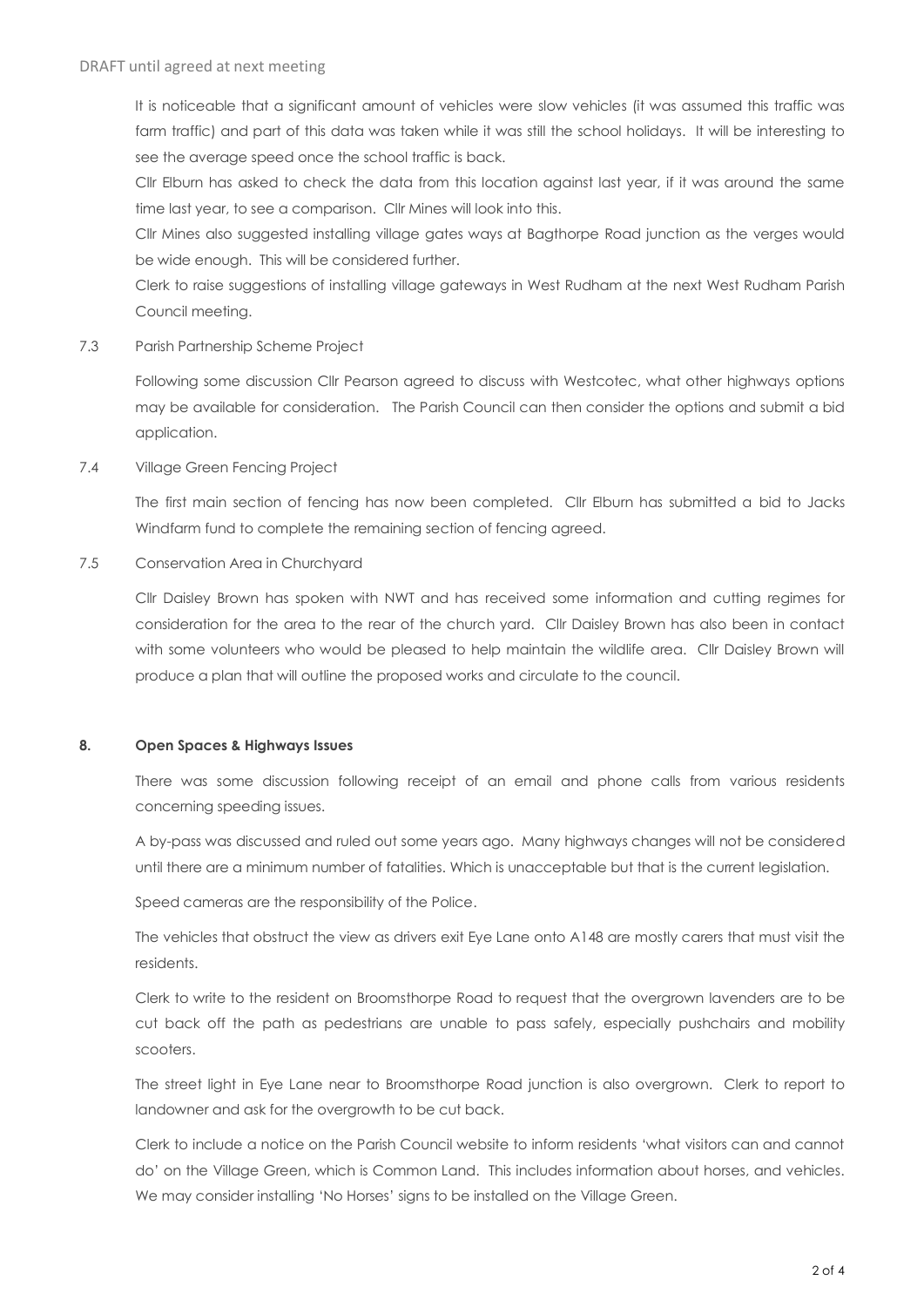# **9. Play Park update**

A cheque for £319 had been received from Little Owls and banked. Cllr Elburn will place the order for the new bench.

Further to issues highlighted in the ROSPA report the swing structure was showing corrosion that required urgent repair. Cllr Elburn arranged for Michael Payne to carry out necessary repairs to make it safe and enable the swing to remain in use until such time that the swings can be replaced. All AGREED.

Some bolts had also come loose on the bottom of the revolving rocker. Cllr Elburn has tightened these and also cleared the drain hole at the bottom of the slide. Thanks given.

Cllr Wade has had two site meetings with different play area equipment companies. Based on previous experience Fenland Leisure would not be considered.

Various options have been discussed, including providing separate play equipment for young children and older children. Further information and a plan will be circulated to the council for comments in due course.

# **10. East Rudham Cemetery**

Payment received for £200 from Fakenham & District Funeral Services.

The boundary hedge has been cut on the outside by a local land owner. Cllr Elburn will arrange for the remaining part to be cut during the autumn.

#### **11. Newsletter**

The autumn 2020 issue has now been printed and distributed. Cllr Weeks now has use of the PC laptop as her PC has broken. If the existing publishing program cannot be transferred to the new laptop a new program will be purchased so that it remains compatible. All AGREED.

#### **12. Planning Matters**

#### *Decisions on existing applications*

20/01109/F | Land S of 38 Station Road East Erection of a general purpose agricultural building for storage of agricultural machinery, seed and other consumables **PC comment - Support | KLWNBC decision – No decision**

#### *New applications for consideration*

20/01287/F | Rudham House, Broomsthorpe Road East Rudham King's Lynn Norfolk PE31 8RG Change of use of the land for the installation of Forge Unit

**PC comment - Support | KLWNBC decision –**

20/01201/F | 7 Eye Lane East Rudham King's Lynn Norfolk PE31 8RJ Proposed Rear and Side Extension (Single and Two-Storey) **PC comment - Support | KLWNBC decision –**